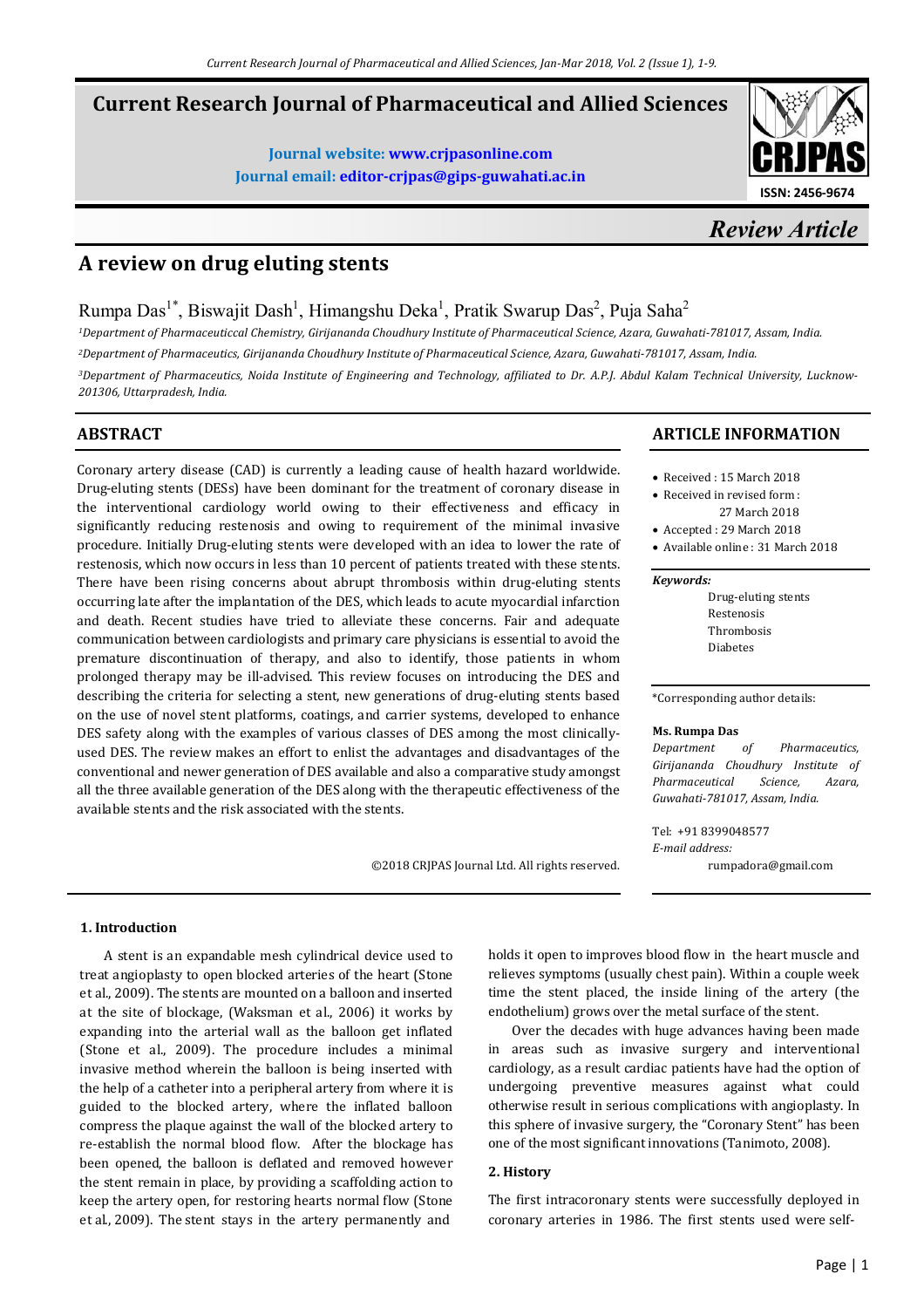-expanding Wall stents. Since then stent technology has improved rapidly, and 1989 the Palmaz-Schatz balloon-expandable intracoronary stent was developed. Coronary angioplasty - also known as percutaneous transluminal coronary angioplasty (PTCA) was first introduced in the 1970s as a minimally-invasive means of reopening blocked coronary arteries. Bare-metal stents (BMS) were introduced in the mid-1990s with the aim of overcoming the deficiencies related to balloon angioplasty. The risk is that the blood clots due to the presence of a 'foreign body', forming a potentially life-threatening blockage (thrombus) to the artery. Drug-eluting stents were specially developed to address the problems of rest enosis encountered with BMS. In April 2003, the Food and Drug Administration approved the first ever drug-eluting stent in the United States, the sirolimus eluting Cypher TM stent. The first DES launched was the Cypher® stent in 2003, followed by the Taxus® stent in 2004 and the late 2000's a problem started to emerge with DES which hadn't been seen with BMS, that is of very late stent thrombosis here the thrombus was shown to form inside the stent more than a year after insertion, far later than usually observed with a BMS. The latest developments in DES technology are therefore understandably focusing on how to overcome the problem of late stent thrombosis, while retaining a superior clinical profile (Waksman et al., 2006).

## **3. Criteria for selection of a Stent**

 Balloon angioplasty is now rarely used alone, although it is often used to dilate the stenosis before stent placement. Two main factors that are considered when choosing between bare-metal or a drug-eluting stent. First, the presence of clinical or technical factors associated with an increased risk of restenosis; such patients are mostly benefited from drugeluting stent. Multiple randomized trials have shown that drug-eluting stents provide good long-term outcomes than bare-metal stents in the following class of populations: patients with diabetes, long and/or complex stenoses, acute myocardial infarction (MI), in-stent restenosis of a bare-metal stent, and total coronary artery occlusions. Secondly, the patient's ability to comply with the necessary dual antiplatelet therapy. Patients with a history of poor compliance, an increased risk of bleeding, or those who need surgery or invasive procedures that would necessitate the premature withdrawal of antiplatelet therapy are often more profited by placement of a bare-metal stent because the duration of dual antiplatelet therapy is shorter. However, depending on the individual circumstances, surgical revascularization or further increasing the intensity of medical therapy may be appropriate (Bertrand et al., 1998 and Dehmer et al., 2009).

### **4. Risk associated with DES:**

# *4.1. Incidence of In-Stent Restenosis*

 In-stent restenosis (ISR) due to the condition of occurrence of neointimal hyperplasia after stent implantation has plagued the field and has emerged as the Achilles' heel of this era of vascular interventions (Forrester et al., 1991). Stent placement in peripheral arteries is associated with a greater rate of ISR; it has been reported to occur as up to 40% of femoropopliteal lesions treated with bare-metal stents within 1 year of treatment.

 ISR can be defined either clinically or angiographically. Clinically, it is defined as hemodynamically significant stenosis within a stent which may cause recurrent ischemia. Angiographic ally, it is defined as the presence of greater than 50% diameter of stenos is within a stent. Balloon angioplasty and stinting of an artery induces a localized inflammatory response, which precipitates neointimal proliferation and tissue growth.

 The placement of a stent inhibits the artery's natural movement. Furthermore, current nitinol stent systems are oversized for its use in peripheral arteries and can result in chronic outward radial force that causes long-term inflammation. Thus, the placement of stent results in mechanical trauma to the walls of the artery, which triggers an inflammatory response (Forrester et al., 1991).

## *4.2. Stent Thrombosis*

 Acute stent thrombosis has been a major concern since bare metal stents were first introduced. The agents used in drug-eluting stents inhibit intimal and smooth muscle's growth after stent was placed, also inhibit the normal healing process whereby the stent is eventually covered by healthy endothelium. This leaves metal and polymer exposed to the blood, which may stimulate late thrombus formation after antiplatelet therapy is stopped.

 A small number of patients treated with drug-eluting stents have shown increased cell death (apoptosis) in the artery wall behind the stent, results in formation small pockets in which blood stasis and thrombosis can occur (Forrester et al., 1991).

# **5. An Ideal Stent** (Forrester et al., 1991)

- 5.1. An ideal stent should do its job and then disappear.
- 5.2. The ideal stent would be made of biocompatible material to prevent vessel irritation and collapsing as a result of any injury responses that occur following implantation.
- 5.3. With the stent gone after it does its job, late thrombosis should not occur and the stent would not interfere with CT or MRI evaluation.
- 5.4. A bioabsorbable or biodegradable stent satisfies all the requirements for an ideal stent.
- 5.5. These stents may prove to be the patient-preferred option. Patients have expressed that they would rather have an effective temporary implant as compared to a permanent prosthesis that often requires surgical removal
- 5.6. A disappearing stent would promote the restoration of the previously clogged or damaged artery to a "healthy artery," one that can endure the pressures of a normal artery.
- 5.7. A bioabsorbable stents is that they can be used to prevent further build up of plaque in arteries.

## **6. Different Bioabsorbable Stent Models**

 Bioabsorbable stents that are currently being developed are made of either polymers or corrodible metal alloys.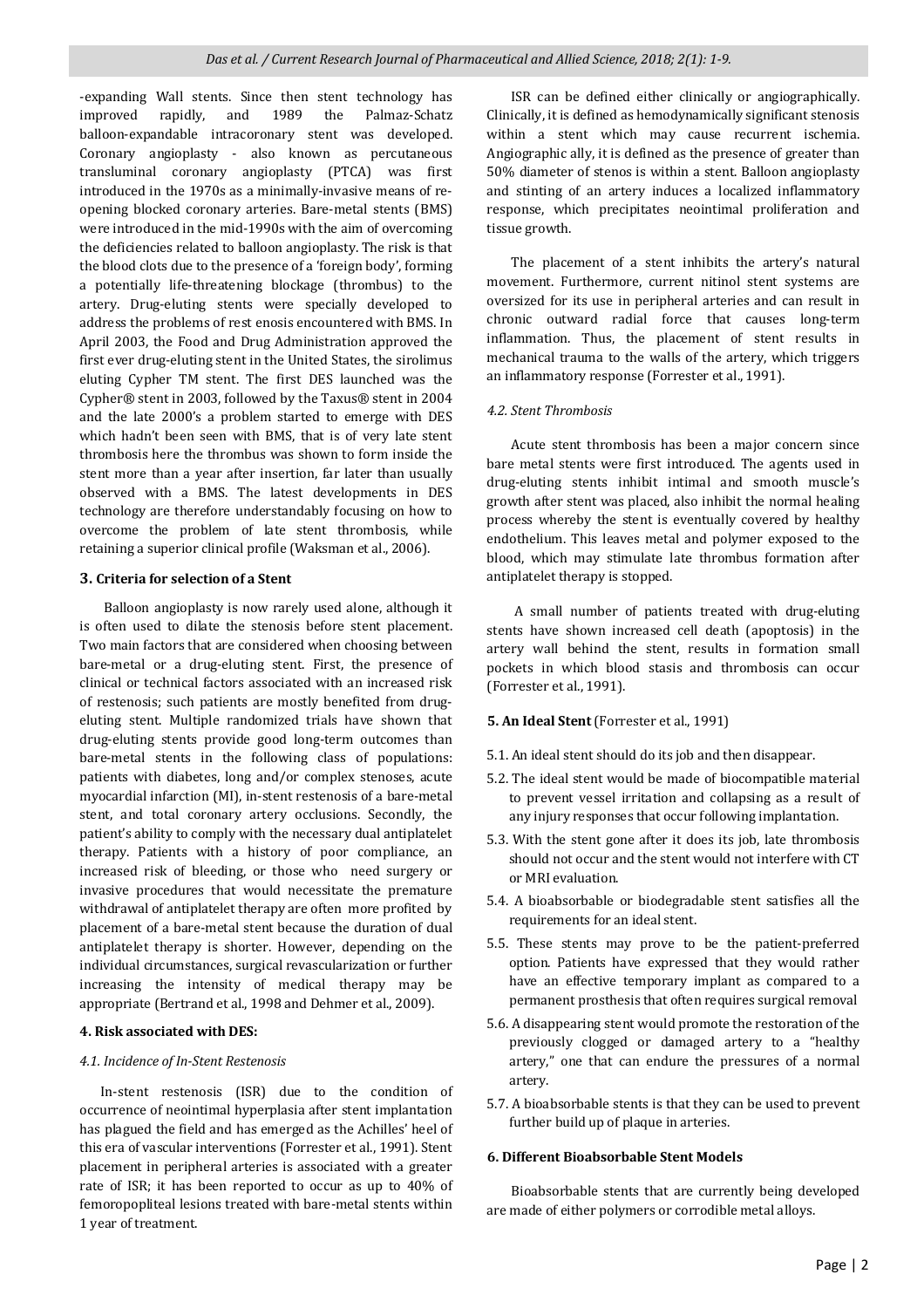- *6.1. Polymeric Stents*: There are several polymeric bioabsorbable stents that have been tested. The Igaki-Tamai coronary stent and the bioabsorbable everolimuseluting coronary stent (BVS) use Poly-L-lactic acid (PLLA). Other bioabsorbable polymeric stents include ones developed by Bioabsorbable Therapeutics and the REVA Medical stent.
- *6.1.1. Igaki-Tamai*: The Igaki-Tamai stent was the first ever bioabsorbable stent developed that was implanted in humans. The stent is made of PLLA, has a thickness of 0.17 mm, has a zigzag helical coil pattern, and is balloonexpandable. The study proved PLLA to be safe in human coronary arteries. In the study, no episode of stent thrombosis or no major cardiac event occurred within the first 6 months, that is there were no deaths, heart attacks, or coronary artery bypass surgeries. Full degradation took 18-24 months, the Igaki- Tamai stent lacked a drug coating, and since focus turned to bioabsorbable stents coated with drugs, the development of the Igaki-Tamai stent halted (Forrester et al., 1991; Shabto, 2014).
- *6.1.2. BVS stent*: The BVS everolimus-eluting bioabsorbable PLL A stent is the first bioabsorbable stent to have clinical and imaging outcomes same as those following metallic DES implantation. The BVS stent has a polymer coating that contains as well as controls the release of the drug everolimus, which stops cells from reproducing by decreasing blood supply to the cells. In the study, 80% of the drug was released by the 30-day follow up. The thickness of the stent is 150 am. There was a decrease in blood vessel lumen diameter and higher-than-expected rest enosis rates. These initial results led to speculation that the absorption of the stent may have occurred too quickly. Full absorption of the stent was slow and took a period of 18 months. One major drawback is that there was an enlargement in the size of lumen, which was due to a decrease in plaque size without a change in vessel size (Forrester et al., 1991).
- *6.1.3. Bioabsorbable therapeutics*: The polymeric stent developed by Bioabsorbable Therapeutics (BTI) is coated with a drug sirolimus, which suppresses the body's immune system. Both the base polymer and coating polymer of the stent are made up by forming bonds between salicylic acid molecules. These bonds are hydrolyzed during absorption, resulting in the release of salicylic acid, which could potentially prevent restenosis. The BTI stentis balloon-expandable and has a thickness of 200 μm. There is a significant thickening of the inner lining of the artery wall ( Forrester et al., 1991).
- *6.1.4. REVA medical*: The REVA Endovascular Study of a Bioresorbable Coronary Stent (RESORB) is coated with a drug paclitaxel, which inhibits cell division. The stent is balloon-expandable and is set into place by sliding and locking the parts which gives the stent more radial strength. The stent has a thickness of 150 μm. In a study conducted in 2008, between 4 and 6 months after implantation, showed that there was higher rate of occurrence of repeated PCI, driven mainly by reduced stent diameter (Forrester et al., 1991).

# *6.2. Metal alloy stents*

 Metal alloy bioabsorbable stents perform similarly to permanent metallic stents. Two bioabsorbable metal alloys that have been proposed for application are iron and magnesium. However, neither of these stents is coated with drugs.

- *6.2.1. Bioabsorbable magnesium stent*: Magnesium stents have potential advantages over polymeric stents in terms of higher radial strength due to their metallic nature and biocompatibility as it is present as naturally occurring element in the body. This stent has a thickness of 165 μm and is balloon expandable. In a trial, the absorption of a magnesium stent in humans was rapid and mechanical support lasted for days to weeks, which is too short to prevent restenosis. During the first four months of the study, major adverse cardiac events were recorded in 24% of the patients and additional PCIs were needed after initial implantations. After a year, 45% of the patients reported additional PCI. The magnesium stent can be safely degraded within 4 months, but the high risk of restenosis rate raises concern ( Forrester et al., 1991).
- *6.2.2. Bioabsorbable iron stent*: Iron is one of the essential component of a variety of enzymes, making iron based alloys serves as a favorable material for bioabsorbable stents. The experimental iron stent has a thickness of 100–120 μm and is balloon-inflatable. The researchers implanted stents made of 41 mg of pure iron, amount equivalent to the monthly oral intake of iron for a healthy human, into the descending aortas of New Zealand white rabbits. During the 6 to 18 months of follow up, there was no report of occurance of thrombosis or any other significant inflammatory injury response. However, the animals experienced destruction of the internal elastic membrane of arteries and products from the degradation of the stent are accumulated, resulting in significant alteration of the artery wall (Shabto, 2014).

# **7. Generations of Drug Eluting Stents**

# *7.1. 1st generation DES*

 First-generation DES includes sirolimus-eluting stents (SES) and paclitaxel-eluting stents (PES). Since their introduction into worldwide clinical practice in the years 2003 and 2004, first-generation DES - Cypher (SES; Cordis Corporation, Johnson & Johnson, Warren, NJ, USA) and Taxus (PES; Boston Scientific Corporation, Natick, MA, USA) - have constantly reduced the cases of ISR and target vessel revascularization (TVR) across virtually all lesion and patient subsets compared with BMS. However, their safety has been questioned because of the suboptimal polymer biocompatibility leading to their susceptibility for late and very late ST, and local drug toxicity.

 It was further identified that the durable polymers (DP) of these first-generation DES are the possible triggers for chronic vessel wall inflammation, delayed hypersensitivity reactions, delayed arterial healing, incomplete stent strut reendothelialisation due to inhibition of endothelial cell proliferation, stent malapposition, accelerated neoatherosclerosis, and polymer-induced increased risk of very late ST (Ernst et al., 2014).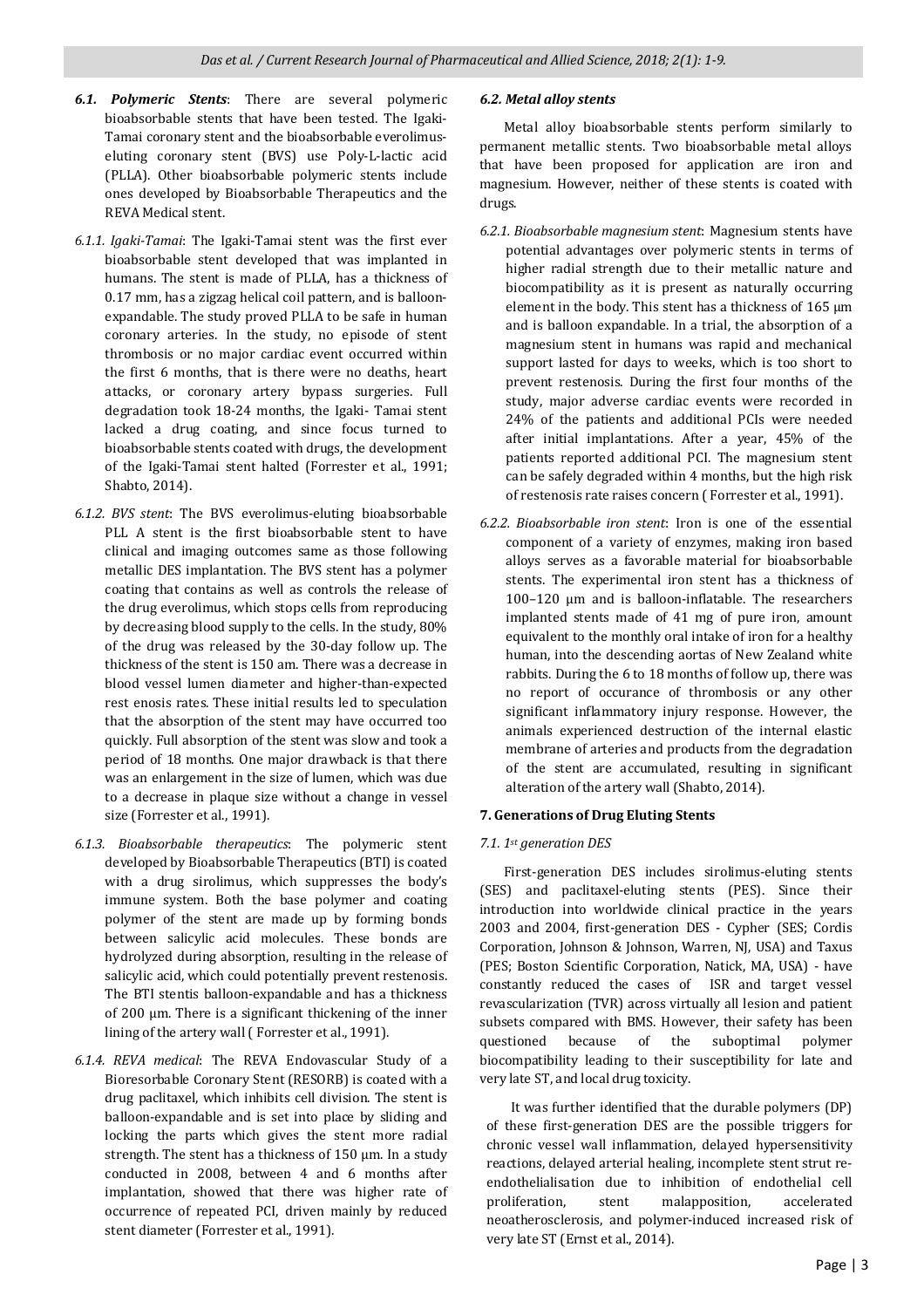# *7.2. 2nd generation DES*

 The second-generation DES has focused mainly on enhancing deliverability over their first-generation versions. These includes the Endeavor (Medtronic, Minneapolis, MN, USA), Resolute (Medtronic), Xience V (Abbot Vascular, Santa Clara, CA, USA), and Promus (Boston Scientific, USA) stents, and utilize a more biocompatible DP. The Endeavor secondgeneration stents utilize a cobalt-chromium (CoCr) platform and a permanent phorylcholine polymer that facilitates the release of a drug sirolimus analogue, zotarolimus.

 The main representative of second-generation absorbablepolymer family of DES is the BioMatrix stent (Biosensors International, Singapore), which utilizes a sirolimus analogue (Biolimus A9) and a biodegradable polylactic acid (PLA) polymer that completely dissolves over a 6-9 month period. CoCr, and later platinum chromium (PtCr), platforms used in second-generation DES permits similar radial strength, enabling a thinner strut design and thus significantly improved deliverability.

 To improve DES safety, second-generation DES have more biocompatible DPs, or bioabsorbable polymers, which are eventually bioresorbed, rendering the stent surface similar to BMS free of a chronic inflammatory stimulation. Secondgeneration fluorinated DP-based CoCreverolimus-eluting stents (Xience V, Abbott Vascular, and Promus, Boston Scientific) and PtCreverolimus-eluting stents (Promus Element, Boston Scientific) have been associated with reduced rates of early, late, and very late ST.

#### *7.3. 3rd generation DES*

 The third-generation devices have made rapid improvements with innovation in stent composition and design for dealing with complex lesions. Bioabsorbable Drug-Eluting Vascular Scaffolds (BVS) represent a new concept for providing transient vessel support with drug delivery capability but theoretically without the long-term limitations of metallic DES, such as permanent vessel caging and possible malapposition, risk of late ST, neoatherosclerosis, and local inflammation. BVS have the unique ability of restoration of vascular physiology along with anatomical integrity, such as native tortuosity and angulations, as it provides only a temporary scaffold necessary to maintain the patency of the vessel after intervention.

 Currently, four materials are used in BVS, of which lactide polymers, particularly poly-levo-lactic acid (PLLA), other materials include magnesium, polyanhydrides (salicylic acid and adipic acid), and polycarbonates (amino acids, e.g. tyrosine).

 A number of companies have stents with biodegradable polymers but under developmental stage, to-date there are only two widely available stents: BioMatrix™, launched in 2008; and Nobori, which uses the same polymer and drug license. The latest version of BioMatrix, the BioMatrix Flex™, launched in 2010, features more flexible stent platform for improved deliverability (Ernst et al., 2014).

# **8. Stent-based drug delivery system**

The main processes of ISR is smooth muscle cell activation and replication, occur locally at the site of injury. Therefore,

one of the most logical approaches is a stent-based drug delivery system is to locally deliver an appropriate amount of an effective agent to stop this process without systemic toxicity. An effective system consists of three components viz. (a) A metallic platform; (b) A drug carrier vehicle that stores a therapeutic agent and allows the agent to diffuse into the vascular tissue in a controlled fashion; and (c) An effective therapeutic agent which reduces the neointimal growth induced by stent implantation.

 Therefore, an ideal DES has to achieve the greatest clinical efficacy and safety and is one that requires an optimization of the three essential parameters (Stone et al., 2007).

# *8.1. Design of Stent in relation to even drug distribution to vessel wall*

 The effect of different stent designs on the drug's distribution pattern has been tested in clinical trials and also scrutinized in experimental studies. The simple proximity of stent struts to vascular tissue does not ensure adequate drug delivery and uniform distribution because of its un-uniform distribution in the layers of the artery closest to the stent, the uniformity of drug distribution was found to be increased with the strut number as well as significantly dependent on the strut pattern of distribution. Therefore, a symmetric expansion of stents with homogeneous distribution pattern of struts is essential for the optimization of drug distribution.

 Although a large number of stent designs have been developed till date, only the multicellular design is most commonly used in current practice; they can be categorized into "closed cell" and "open cell" configurations. A closed cell stent has a constant cell spacing and regular cell expansion when deployed in a curved vascular segment, which gives more uniform drug distribution. An open cell stent has a greater variation in the surface between the inner and outer curvatures in the curved segment, but gives better conformability to curved surface at the expense of less homogeneous drug distribution. The majority of current BMS uses a closed cell design (Stone et al., 2007).

## *8.2. Therapeutic agents to inhibit neointimal growth*

 Many agents with anti-inflammatory or anti-proliferative properties have been incorporated on the stent surface and are tested clinically. Many of the agents have more than one mechanism of action. The general mechanism of action for most of these drugs used is to stop cell cycle progression by inhibiting synthesis of DNA. Everolimus, sirolimus, tacrolimus (FK-506), ABT-578, interferon, dexamethasone, and cyclosporine all follow same mechanism. Sirolimus and its derivatives were shown to reduce intimal thickening. Dexamethasone-coated BiodivYsio stent also showed a mild to moderate effect in reducing restenosis. Paclitaxel and ABT-578 has been approved for clinical use and appears promising. Angiopeptin and c-mycantisense also has been tested in clinical trials. Migration inhibitors (e.g., batimastat) are used for preventing smooth muscle cell from migrating into the inner side of the stent. Examples of these compounds are batimastat and halofuginone. Batimastat inhibits matrix metalloproteinase enzymes and thereby prevents the matrix degradation, which is necessary for cells to free themselves to move and invade the stent area. Enhanced healing factors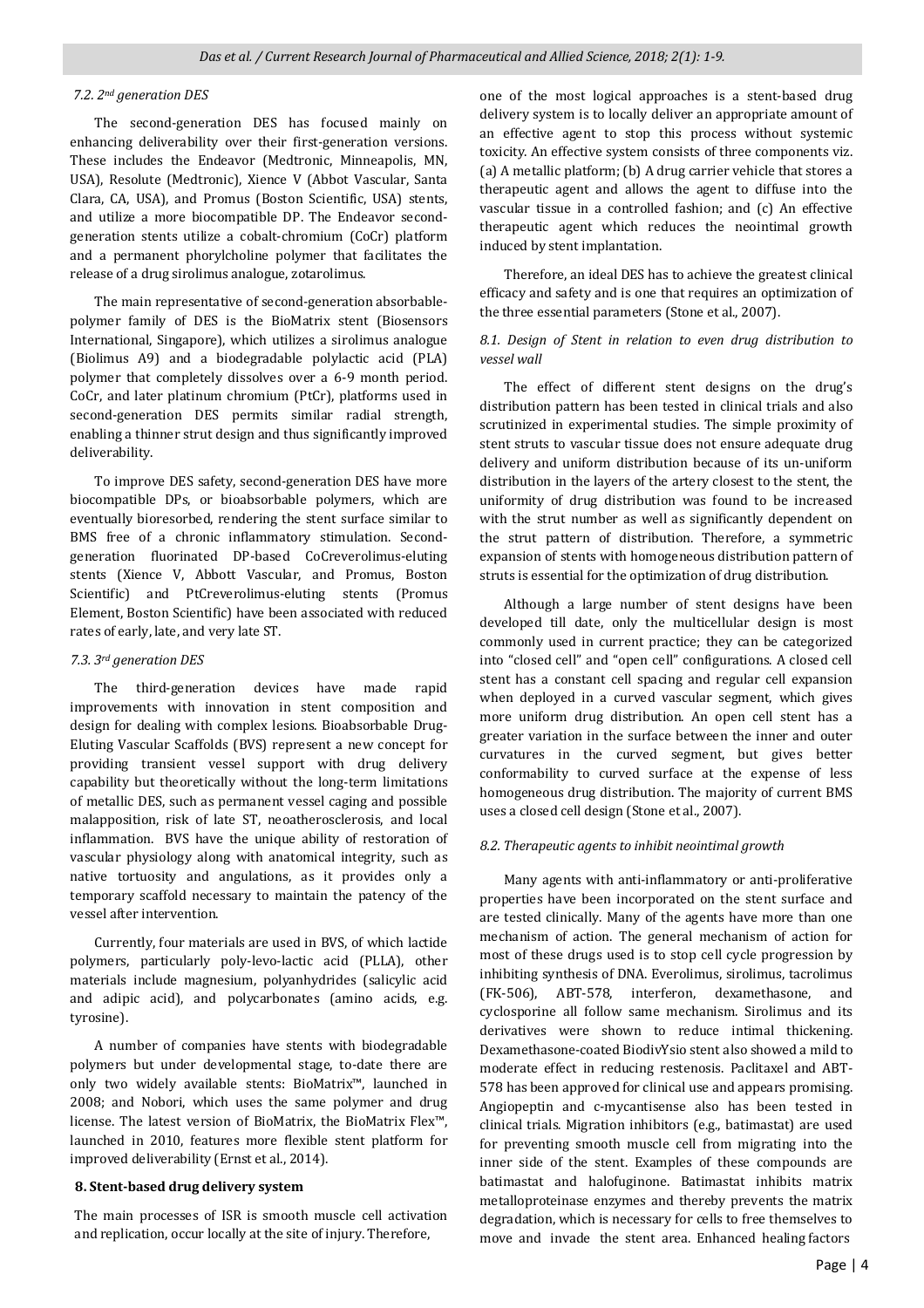promote healing of the stent implantation site by reducing platelet aggregation and by increasing the rate of reendothelialization. Estradiols and nitric oxide donor compounds may also replicate this effect.

 Only two antiproliferative agents, sirolimus and paclitaxel, have been proved to be effective in clinical trials. Sirolimus (rapamycin), a fermentation product of *Streptomyces hygroscopicus*, is an antifungal macrolide antibiotic with potent immunosuppressive properties. Sirolimus is a lipophilic molecule and readily diffuses across the cell membranes of vascular smooth muscle cells and leukocytes. In the cytoplasm, it binds with high affinity to a specific intracellular protein (FKBP12), and the resultant complex inhibits a regulatory enzyme, called TOR (target of rapamycin) which ultimately blocks cell cycle progression from G1 to S phase, and in turn limits smooth muscle replication and proliferation.

 Paclitaxel is an antineoplastic agent originally isolated from the bark of the Pacific yew tree, *Taxus brevifolia*. It was approved by FDA for treatment of breast and ovarian cancer in 1992. It is a lipophilic molecule that readily diffuses across cell membranes and has a potent stabilizing effect on microtubules. Since microtubule disassembly is essential for the progression of the G2 to M phase in the mitotic cell cycle, stabilization of microtubule inhibits the mitosis of smooth muscle cell and inhibits the cell migration. This reduces the infiltration of vascular smooth muscle cells and leukocytes into the site of injury caused by stent (Stone et al., 2007).

# *8.3. Safety and Efficacy of Drug-Eluting Stents in Older Patients With Chronic Kidney Disease(CKD)*

 In a large national cohort study of Medicare beneficiaries undergoing PCIs, has found that 40% of older patients undergoing PCIs have CKD. A strong and independent graded association between increasing severity of CKD and increasing cardiovascular events was observed. Patients with normal renal function and most subgroups of CKD those received a DES had significantly shown lower mortality rates throughout 30 months of follow-up. The benefits of DES with regard to MI, revascularization, and major bleeding were present in a large number, but not all, subgroup. This is the largest registry study to date which suggests that DES appear to be safe in older patients with varying levels of CKD undergoing PCIs (Tsai, 2011; Foley et al., 1998; Luft, 2000; Lysaght, 2002).

# *8.4. Concern relating stent thrombosis after drug-eluting stent implantation in acute myocardial infarction*

 One of the major concerns about DES implantation in AMI patients is acute, sub acute, late, and very late stent thrombosis, which may induce high episodes of cardiac death. Delayed arterial healing, chronic inflammation, late malapposition, and incomplete re-endothelialization are among the possible mechanisms for causing stent thrombosis. The stent size to place in AMI is decided in relation with enormous amounts of thrombosis and vasoconstriction. If a stent smaller than the vessel diameter is chosen it may cause malapposition of stents later that can result in late stent thrombosis. In the AMI patients, plaque rupture is involved in many cases and AMI patients treated with the first-generation and had later stent thrombosis in comparison with patients

with stable lesions (Nakazawa et al., 2008). It was also shown that direct coverage of stent struts in lipidonecrotic core prevented appropriate plaque recovery and reendothelialization that is usually completed in up to 6 months in patients treated with BMS but remained incomplete after 40 months in case of patients treated with DES (Joner et al., 2006). Recently, in-stent neoatherosclerosis has been focused on as a cause of late-phase stent thrombosis as well as of in-stent restenosis after implantation of both DES and BMS (Cauda et al., 2008). The development of neoatherosclerosis as a cause of stent thrombosis is more important in DES than in BMS, because it occurs much earlier after implantation of the stents.

# **9. Types of Stent coatings:**

### *9.1. Heparin*

 Heparin is a highly-sulfated glycosamino which is widely used in medicine for a number of clinical indications, predominantly anticoagulation. Due to its relative safety, high negative charge and existing use as an anti-adhesive coating on blood-related tubing and devices, the molecule has been used to urinary stents and tested for its ability in reducing biofilm formation and encrustation. In addition to the heparin coating, this stent possesses thermo sensitive properties that allow more rigidity during placement followed by its softening once exposed to body temperature, promoting higher patient comfort. An initial study involving two patients with stents indwelling for 10 and 12 months showed no encrustation and no changes in the heparin layer, suggesting that it might be a useful tool for long-term urinary drainage (Cauda et al., 2008). However, a subsequent *in vitro* study by Lange et al. (Lange et al., 2009) failed to show any benefitting result for the heparincoated device over controls in resisting bacterial adherence. Therefore, further studies need to be conducted to determine whether stents with a heparin coating have potential as longterm devices able to resist both encrustation and biofilm formation *in vivo*.

# *9.2. Diamond-like carbon coatings*

 The first description of its application on urological devices was in 2004 by Dr. Norbert Laube's research group (Laube, 2004) at the University of Bonn, Germany. They applied a plasma-deposited, diamond-like amorphous carbon material to segments of both urethral catheters and urethral stents and demonstrated the preliminary efficacy in reducing encrustation and its ease of insertion. Based upon its overall nanocrystalline structure, outer monomolecular layer of nonpolar hydrogen atoms and thin film application, the coating is chemically inert, biocompatible, lubricious and extremely durable. That initial work was followed by both *in vitro* and *in vivo* studies published in 2007 that demonstrated great promise in reducing patient symptoms, infections and encrustation (Laube et al., 2006; Laube et al., 2007). In latter conducted study involved with 10 chronically-stented patients suffering from numerous underlying disorders and requiring frequent stent changes due largely to heavy encrustation. Several different types of uncoated, polyurethane Double J stents were coated and 26 devices placed for a total of almost 2500 days across this population, the overall results showed decreased encrustation, biofilm formation, patient symptoms and complications, and also increased physician ease in device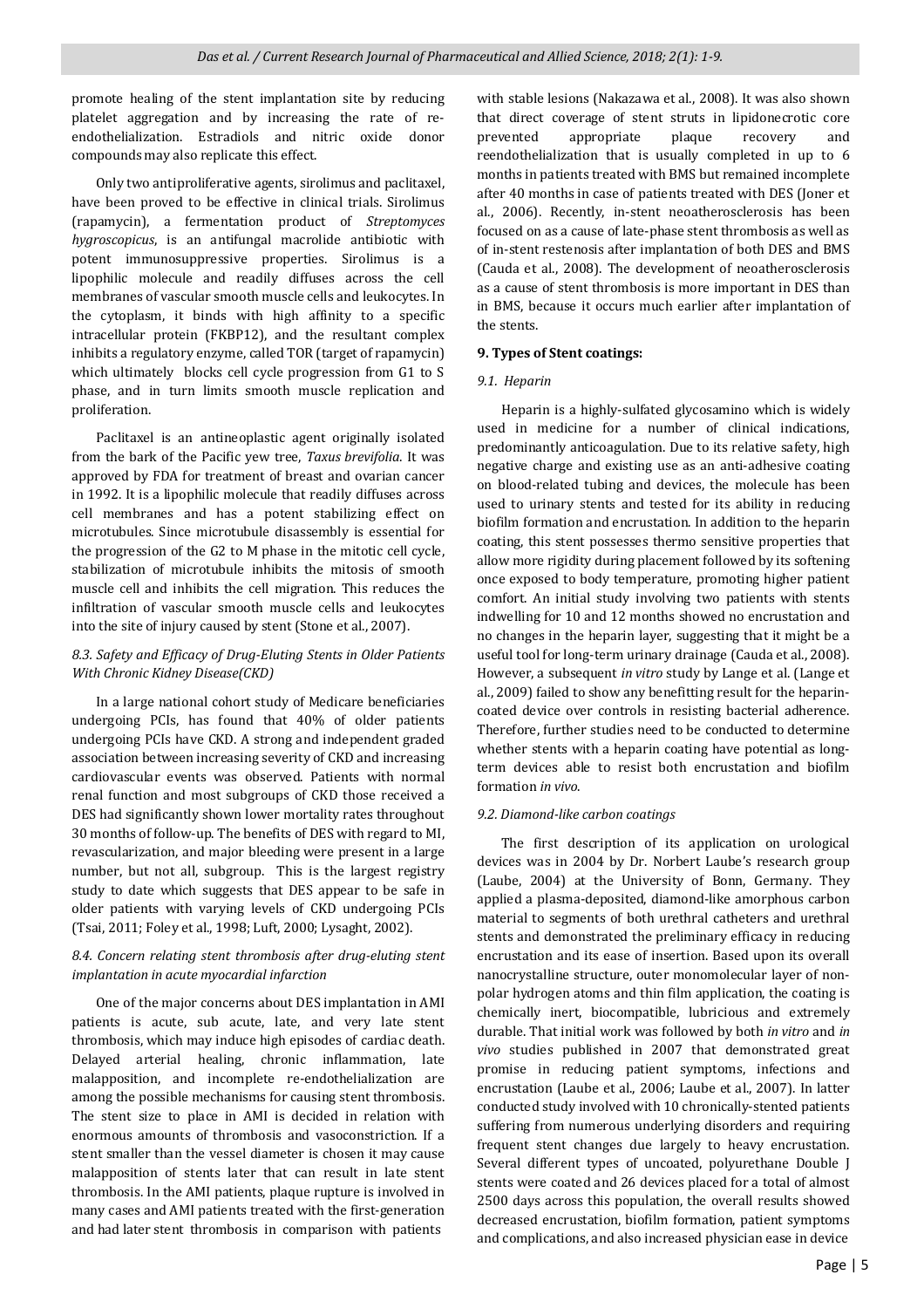handling, placement and removal. Further studies should target patients with short-term disease to investigate whether significant decreases in infection rates can be achieved in this population.

### *9.3. Teflon*

 Another coating displaying superlubricious properties is polytetrafluoroethylene (PTFE), also known as Teflon. The strongly hydrophobic compound has been long used as a nonstick surface and lubricant in a plethora of applications, from non-stick frying pans to lubricants, seals and insulation in rocket tanks and telescopes used by NASA. PTFE's coefficient of friction (0.05-0.1) is lowest of any known substance, behind only aluminum-magnesium-boron polymers (0.02) and rivaling those of diamond-like carbon compounds (0.05-0.2). Furthermore, its resistance to van der Waals forces, used by bacteria for initial surface attachment, in resisting bacterial colonization and biofilm development. While numerous in vitro studies conducted over the past decades have shown Teflon-coated surfaces to reduce protein adherence and bacterial attachment compared with the controls, other studies have found that some proteins and bacteria, mostly those with strong hydrophobic properties, are not affected (Lopez et al., 1991; Elayarajah et al., 2011). Chung et al. (Chung et al., 2008) tested PTFE-covered metallic stents and found that they prevent hyperplasia in comparison to noncovered devices in a canine ureter model device.

# *9.4. Hydrophilic coatings*

 Hydrophilic coatings have been well explored as coating alternatives for stent because of their hydrophilic properties, which act as a deterrent to hydrophobic bacterial surfaces and encrusting deposits within the urine. Polyethylene glycol (PEG) is a commonly used hydrophilic coating because of its success as an antifouling agent, a result of its high degree of mobility and steric hindrance in chemical structure (Morra, 2000). The structure of this polyether allows it to couple with numerous other water molecules, reducing its coefficient of friction and driving its fluid-like behavior. Research into PEG coating has demonstrated resistance to bacterial, protein and mammalian cell attachment (Dalsin et al., 2005), suggesting that PEG may be capable of resisting conditioning film development. Problems with PEG arise in its inability to anchor enough molecules to generate a dense coating and the prevention of its thermal, oxidative, or hydrolytic degradation during the anchoring process. To overcome these drawbacks researchers have developed novel approaches for attaching PEG to surfaces with the use of 3,4-dihydroxyphenylalanine (DOPA), a mimicking peptide based on the adhesive proteins used by mussels for attachment in marine environments (Waite et al., 1980). Through *in vitro* and *in vivo* studies DOPA conjugated PEG has been proven to be effective; demonstrating inhibition of both conditioning film and biofilm development (Ko et al., 2008), along with a significant reduction in uropathogenic *E. coli* adherence in a rabbit model of cystitis (Pechey et al., 2009). More recently, Liu and colleagues (Liu et al., 2011) demonstrated the suitability of PEG as a coating agent in paclitaxel-eluting stents. In 2007, John and his colleagues (John et al., 2007) demonstrated that hydrophilic gel (hydrogel) coated stent segments did not reduce bacterial adhesion compared to control.

#### *9.5. Silver*

 Silver has been widely used as an antimicrobial agent for a long time, from preventing food spoilage by ancient civilizations, to prevent and treat wound infections, to its current use in the eyes of newborn babies immediately following delivery. One advantage of silver is that while it exhibits broad-spectrum antimicrobial activity, it lacks the concomitant host toxicity. Silver is known to cause bacterial membrane destabilization and to strongly bind with numerous bacterial enzymes, abolishing their activity (Slawson et al., 1992). Furthermore, Liu et al. (lie et al., 2011) indicated that silver alloy-coated catheters may increase the risk of developing urethral structures following roboticassisted laparoscopic radical prostatectomy as compared to uncoated controls. Collectively, the overall lack of a definitive stance on the efficacy of silver in the urinary tract, coupled with the slightly higher cost of Ag-coated catheters, has resulted largely in indifferent and inconsistent use of the devices as well as a lack of incorporation of iron into current stent coating technologies.

# *9.6. Antimicrobial peptides*

 Antimicrobial peptides are of small molecular weight and with broad-spectrum antimicrobial activity against bacteria, fungi and viruses. Antimicrobial peptides are very diverse in both their structure and mechanism of action. RNAIIIinhibiting peptide (RIP) is a heptapeptide that is effective in the treatment of polymicrobial, as well as drug-resistant infections. In Staphylococcus aureus, RIP has been demonstrated to down regulate expression of genes involved in both biofilm formation and toxin production; while up regulating genes involved in stress responses and inhibiting cell-to-cell communication (Lopez et al., 2010). RIP-coated ureteral stent segments implanted in rat bladders have been shown to reduce both adherence to the stent and survival of planktonic cells by 99% when compared to that of uncoated controls (Cirioni et al., 2007). Another alternative that is yet to be studied for urological applications is melamine, a synthetically derived antimicrobial peptide, that incorporates the active regions of protamine (from salmon sperm) and melittin (from bee venom) (Wilcox et al., 2008). Melamine is effective against both Gram positive and negative bacteria and has been documented to retain activity when covalently attached to contact lenses in vitro (Yang et al., 2015).

### **10. Stents with special functions**

### *10.1. Paclitaxel-eluting stent*

 Paclitaxel interferes with cell proliferation in the G0/G1 and G2/M phases of the cell cycle, and triggers molecular signaling, via the mitochondrial pathway, causing cell apoptosis (Kalinowski et al., 2002; Rowinsky and Donehower, 1995; Dhanikula and Panchagnula, 1999). Paclitaxel also causes the dose-dependent inhibition of cell proliferation of human epithelial gallbladder cells, human fibroblasts, and pancreatic carcinoma cells (Kalinowski et al., 2002).This inhibitory effect, observed in cell lines, has become the pillar for theoretical foundation for the development of drug-eluting stents for the use in malignant biliary strictures. Lee et al developed a metallic stent covered with a paclitaxel incorporated membrane (MSCPM-I), and the safety of this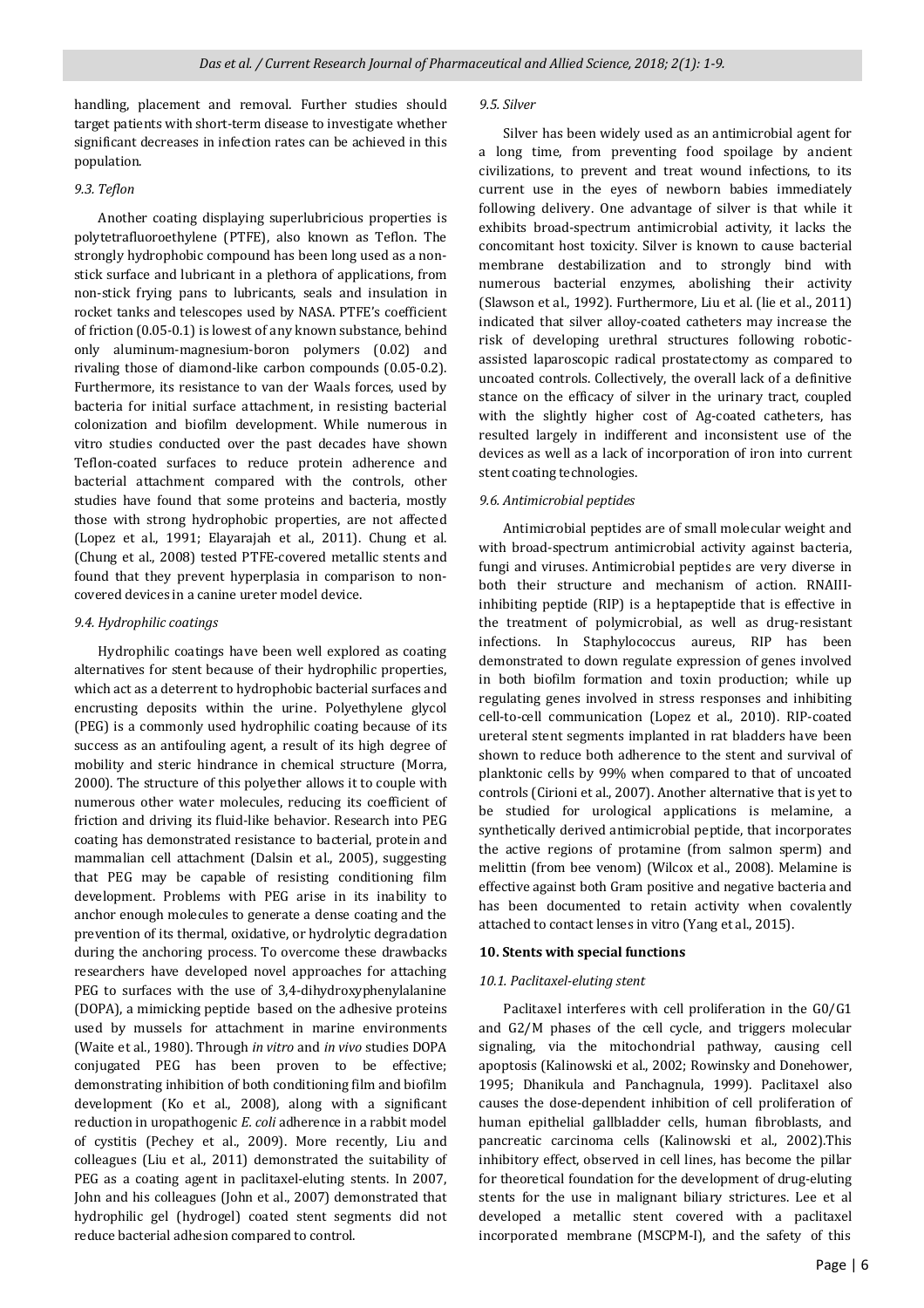device was proved in the porcine bile duct. After 4 weeks of period, the segment of bile duct containing the stent was examined histologically (Kabanov et al., 2002; Isayama et al., 2010). Epithelial denudation, mucin hypersecretion, and epithelial metaplasia were present in the bile ducts, but transmural necrosis and perforation were not observed in any treated animal. Another animal study also demonstrated the safety efficacy of paclitaxel-eluting SEMSs. In this study, endoscopically inserted paclitaxel-eluting covered metallic stents (PECMSs) and conventionally covered metal stents (CMSs) were studied in canine bile ducts. The PECMS group had mucosal hyperplasia and the stented segments were significantly thicker, these changes were not observed in the group with CMS. Through these animal studies, paclitaxeleluting SEMSs were established as the foundation for developing a safe and new treatment modality for malignant biliary obstruction (Kim et al., 2014; Jeong et al., 2015). Paclitaxel is a suitable drug for its use in drug-eluting membranes, due to its pharmacokinetic characteristics, that is its hydrophobic nature and rapid cellular uptake (Liu et al., 2012).

#### *10.2. Gemcitabine-eluting stent*

 Gemcitabine is the standard chemotherapeutic agent in advanced pancreatic and biliary tract cancer (Burris et al., 1997; Eckel et al., 2007). Gemcitabine is hydrophilic in nature and its local delivery is difficult due to the initial burst of the drug. Consequently, efforts have been made to control this (Moon et al., 2011; Lee et al., 2012). Pullulan is a natural polysaccharide that can be acetylated to varying degrees to form pullulan acetate, which has a greater drug-loading capacity. When pullulan acetate was layered in PTFE and applied as part of a gemcitabine-loaded controlled-release membrane in drug-eluting nonvascular stents, gemcitabine was shown to release for 30 days (Groen et al., 1987). *In vitro* and *in vivo* safety study was done in animal using porcine bile ducts, with a gemcitabine-eluting membrane that had been produced by another research team, by using a different method. A gemcitabine-eluting SEMS composed of three layers was inserted surgically with gemcitabine concentrations of 0%, 10%, 15%, and 20% (weight/volume). Histological examinations that were performed 4 weeks later revealed moderate to severe inflammation in the bile ducts in contact with the stents containing 15% and 20% of gemcitabine, but mild inflammation was observed with 10% of gemcitabine. Each of the groups showed an equivalent response in terms of fibrous reactions in the submucosal layer. No transmural necrosis or perforation was observed in any animal used. However, there have been no human clinical studies and so the safety and efficacy in humans has yet been validated (Groen et al., 1987).

# *10.3. Anti-reflux metal stent*

 Stents inserted into the biliary tract can be obstructed by biliary sludge, consisting of crystals of calcium bilirubinate and calcium palmitate, as well as proteins, mucopolysaccharides, cholesterol crystals, and bacteria (Groen et al., 1987; Sung et al., 1993; vanBerkel et al., 2005). When a biliary stent is inserted via the transampullary route, networks of large dietary fibers are formed because of duodenobiliary reflux; this intraluminal framework plays a

prominent role in the multifactorial process of stent clogging. Accordingly, many studies have focused on improving the stent patency through the use of an ant reflux biliary stent, designed to suppress duodenobiliary reflux (Dua et al., 2007; Hu et al., 2011; Hu et al., 2014; Lee et al., 2013; Hamada et al., 2014; kim et al., 2013). In a human study, the median patency of this antireflux plastic stent was 145 (range 52–252) days, which was 52 Gastrointestinal Intervention (vanBerkel et al., 2005; Dua et al., 2007; Hu et al., 2011; Hu et al., 2014; Lee et al., 2013) significantly longer than the 101 (range 41–210) days seen with conventional plastic stents (Jang and Lee, 2015).

# **11. Conclusion**

 Based on the available data it can be concluded that the newer 3rd Gen biocompatible drug eluting stents maintain the efficacy standard as compared to the traditional metallic stents. However, and disappointingly, with respect to safety endpoints, second-generation biodegradable polymer-based DES fell short of high expectations. However, these devices still have limited applications, and till date they do not outperform the current generation of high performance metallic drug-eluting devices. Evidence from the validation study of the second-generation DES indicates that they have overcome the drawbacks of the first-generation (such as rapid bioresorption and device shrinkage) and that they can compete with the metallic stents in terms of safety and efficacy.

 Finally, when assessing the efficacy and safety of a DES, biodegradability of polymer, the optimal combination of stent alloy, design, strut thickness, polymer, and the drug are the parameters which affect the stents performance. Nonetheless, however important the quality as well as performance of DES may seem, stents are only one of many, often underestimated but complex and critically pertinent, interplaying factors influencing the individual clinical outcome. Thus, effective management of patients who are undergoing percutaneous coronary intervention requires focus on clinical and angiographic data to guide optimal device choice in the continuously expanding scenario of coronary stents.

#### **Conflict of Interest**

Authors report no conflict of interest.

#### **Reference:**

- Bertrand OF, Sipehia R, Mongrain R, Rodés J, Tardif JC, Bilodeau L, Côté G, Bourassa MG. Biocompatibility aspects of new stent technology. J Am Coll Cardiol. 1998; 32:562-571.
- Burris HA, Moore MJ, Andersen J, Green MR, Rothenberg ML, Modiano MR. Improvements in survival and clinical benefit with gemcitabine as firstline therapy for patients with advanced pancreas cancer: a randomized trial. J Clin Oncol. 1997; 15:2403- 2413.
- Cauda F, Cauda V, Fiori C, Onida B, Garrone E. Heparin coating on ureteral double stents prevents encrustations: an in vivo case study. J Endourol. 2008; 22: 465-742.
- Chung HH, Lee SH, Cho SB, Park HS, Kim YS, Kang B. Comparison of a new polytetrafluoroethylene-covered metallic stent to a noncovered stent in canine ureters. Cardiovasc Interv Radiol. 2008; 31:619-628.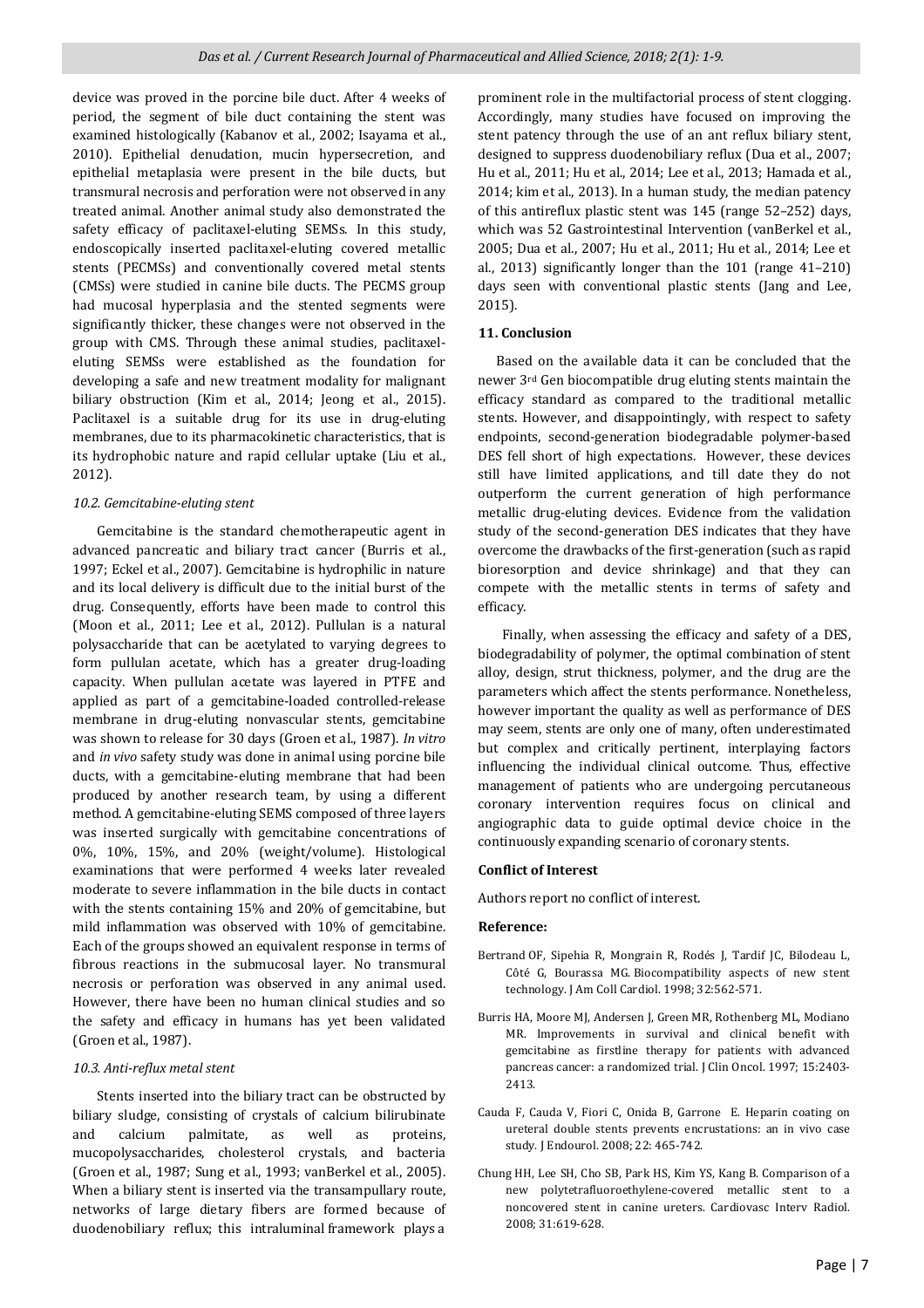Cirioni O, Giacometti A, Kamysz W, Silvestri C, Riva A, Della Vittoria A. In vitro activities of the antimicrobial peptide tachyplesin III against Pseudomonas aeruginosa. Peptides 2007; 28: 747-751.

ļ

- Dalsin JL, Lin L, Tosatti S, Voros J, Textor M, Messersmith PB. Protein resistance of titanium oxide surfaces modified by biologically inspired mPEG-DOPA. Langmuir 2005; 21: 640-646.
- Dehmer GJ, Smith KJ. Drug-Eluting Coronary Artery Stents. Am Fam Physician. 2009; 80: 1246-1251.
- Dhanikula AB, Panchagnula R. Localized paclitaxel delivery. Int J Pharm. 1999; 183: 85-100.
- Dua KS, Reddy ND, Rao VG, Banerjee R, Medda B, Lang I. Impact of reducing duodenobiliary reflux on biliary stent patency: an in vitro evaluation and a prospective randomized clinical trial that used a biliary stent with an antireflux valve. Gastrointest Endosc. 2007; 65: 819-828.
- Eckel F, Schmid RM. Chemotherapy in advanced biliary tract carcinoma: a pooled analysis of clinical trials. Br J Cancer. 2007; 96: 896-902.
- Elayarajah B, Rajendran R, Venkatrajah B, Janiga PK. Prevention of biofilm formation on norfloxacin metronidazole treated ureteral latex stents. Int J Eng Sci Technol. 2011; 3: 544-551.
- Ernst A, Bulum J. New Generations of Drug-Eluting Stents A Brief Review. Eur Med J Int Cardiol. 2014; 1: 100-106.
- Foley RN, Parfrey PS, Sarnak MJ. Epidemiology of cardiovascular disease in chronic renal disease. J Am SocNephrol. 1998; 9: 16- 23.
- Forrester JS, Fishbein M, Helfant R, Fagin J. A paradigm for restenosis based on cell biology: clues for the development of new preventive therapies. J Am Coll Cardiol. 1991; 17: 758-769.
- Groen AK, Out T, Huibregtse K, Delzenne B, Hoek FJ, Tytgat GN. Characterization of the content of occluded biliary endoprostheses. Endoscopy. 1987; 19: 57- 59.
- Hamada T, Isayama H, Nakai Y, Kogure H, Togawa O, Kawakubo K. Novel antireflux covered metal stent for recurrent occlusion of biliary metal stents: a pilot study. Dig Endosc. 2014; 26: 264-269.
- Hu B, Wang TT, Shi ZM, Wang SZ, Lu R, Pan YM. A novel antireflux metal stent for the palliation of biliary malignancies: a pilot feasibility study (with video). Gastrointest Endosc. 2011; 73: 143-148.
- Hu B, Wang TT, Wu J, Shi ZM, Gao DJ, Pan YM. Antireflux stents to reduce the risk of cholangitis in patients with malignant biliary strictures: a randomized trial. Endoscopy. 2014; 46: 120-126.
- Isayama H, Kawabe T, Nakai Y, Ito Y, Togawa O, Kogure H. Management of distal malignant biliary obstruction with the ComVi stent, a new covered metallic stent. Surg Endosc. 2010; 24: 131-137.
- Jang S, Lee DL. Stents with specialized functions: drug-eluting stents and stents with antireflux devices, Gastrointest Interv 2015; 4:50-54.
- Jeong D, Lee DH, Lee DK, Na K. Nonvascular drug-eluting stent coated with sodium caprate-incorporated polyurethane for the efficient penetration of paclitaxel into tumor tissue. J Biomater. Appl. 2015; 29: 1133-1144.
- John T, Rajpurkar A, Smith G, Fairfax M, Triest J. Antibiotic pretreatment of hydrogel ureteral stent. J Endourol. 2007; 21: 1211-1216.
- Joner M, Finn AV, Farb A, Mont EK, Kolodgie FD, Ladich E, Kutys R, Skorija K, Gold HK, Virmani R. Pathology of drug-eluting stents in humans: delayed healing and late thrombotic risk. J Am Coll Cardiol. 2006; 48: 193-202.
- Kabanov AV, Batrakova EV, Alakhov VY. Pluronic block copolymers as novel polymer therapeutics for drug and gene delivery. J Control Release. 2002; 82: 189-212.
- Kalinowski M, Alfke H, Kleb B, Dürfeld F, Joachim Wagner H. Paclitaxel inhibits proliferation of cell lines responsible for metal stent obstruction: possible topical application in malignant bile duct obstructions. Invest Radiol. 2002; 37: 399-404.
- Kim DU, Kwon CI, Kang DH, Ko KH, Hong SP. New antireflux selfexpandable metal stent for malignant lower biliary obstruction: in vitro and in vivo preliminary study. Dig Endosc. 2013; 25: 60- 66.
- Kim SY, Kim M, Kim MK, Lee H, Lee DK, Lee DH. Paclitaxel-eluting nanofiber-covered self-expanding nonvascular stent for palliative chemotherapy of gastrointestinal cancer and its related stenosis. Biomed Microdevices. 2014; 16: 897-904.
- Ko R, Cadieux PA, Dalsin JL, Lee BP, Elwood CN, Razvi H. First prize: novel uropathogenresistant coatings inspired by marine mussels. J Endourol. 2008; 22: 1153-1160.
- Lange D, Elwood CN, Choi K, Hendlin K, Monga M, Chew BH. Uropathogen interaction with the surface of urological stents using different surface properties. J Urol. 2009; 182:1194-2000.
- Laube N, Bradenahl J, Meissner AV, Rappard J, Kleinen L, Mu¨ller SC. Plasma-deposited carbon coating on urological indwelling catheters: preventing formation of encrustations and consecutive complications. Urol A. 2006; 45: 1163-1164.
- Laube N, Kleinen L, Bradenhal J, Meissner A. Diamond-like carbon coatings on ureteral stents: a new strategy for decreasing the formation of crystalline bacterial biofilms. J Urol. 2007; 177: 1923-1927.
- Laube N. Diamonds are a urologist's best friend. 2004. Available from: http://www.eurekalert.org/pub\_releases/2004-11/uobdaa111804.php. [Last accessed 08 November 2004].
- Lee JW, Yang SG, Na K. Gemcitabine-releasing polymeric films for covered self expandable metallic stent in treatment of gastrointestinal cancer. Int J Pharm. 2012; 427: 276-283.
- Lee KJ, Chung MJ, Park JY, Lee DH, Jung S, Bang BW. Clinical advantages of a metal stent with an S-shaped anti-reflux valve in malignant biliary obstruction. Dig Endosc. 2013; 25: 308-312.
- Liu R, Wolinsky JB, Catalano PJ, Chirieac LR, Wagner AJ, Grinstaff MW. Paclitaxel-eluting polymer film reduces locoregional recurrence and improves survival in a recurrent sarcoma model: a novel investigational therapy. Ann Surg Oncol. 2012; 19: 199-206.
- Liu XS, Zola JC, McGinnis DE, Squadrito JF, Zeltser IS. Do silver alloycoated catheters increase risk of urethral strictures after roboticassisted laparoscopic radical prostatectomy. Urology. 2011; 78: 365-367.
- Lopez G, Pascual A, Perea EJ. Effect of plastic catheter material on bacterial adherence and viability. J Med Microbiol. 1991; 34: 349-353.
- Lopez-Leban F, Kiran MD, Wolcott R, Balaban N. Molecular mechanisms of RIP, an effective inhibitor of chronic infections. Int J Artif Organs. 2010; 33: 582-589.
- Luft FC. Renal disease as a risk factor for cardiovascular disease. Basic Res Cardiol. 2000; 9: 172- 176.
- Lysaght MJ. Maintenance dialysis population dynamics: current trends and long-term implications. J Am Soc Nephrol. 2002; 13: 37-40.
- Moon S, Yang SG, Na K. An acetylated polysaccharide-PTFE membrane-covered stent for the delivery of gemcitabine for treatment of gastrointestinal cancer and related stenosis. Biomater. 2011; 32: 3603-610.
- Morra M. On the molecular basis of fouling resistance. J Biomater.Sci. 2000; 11: 547-569.
- Nakazawa G, Finn AV, Joner M, Ladich E, Kutys R, Mont EK, Gold HK, Burke AP, Kolodgie FD, Virmani R. Delayed arterial healing and increased late stent thrombosis at culprit sites after drug-eluting stent placement for acute myocardial infarction patients: an autopsy study. Circulation. 2008; 118: 1138-1145.